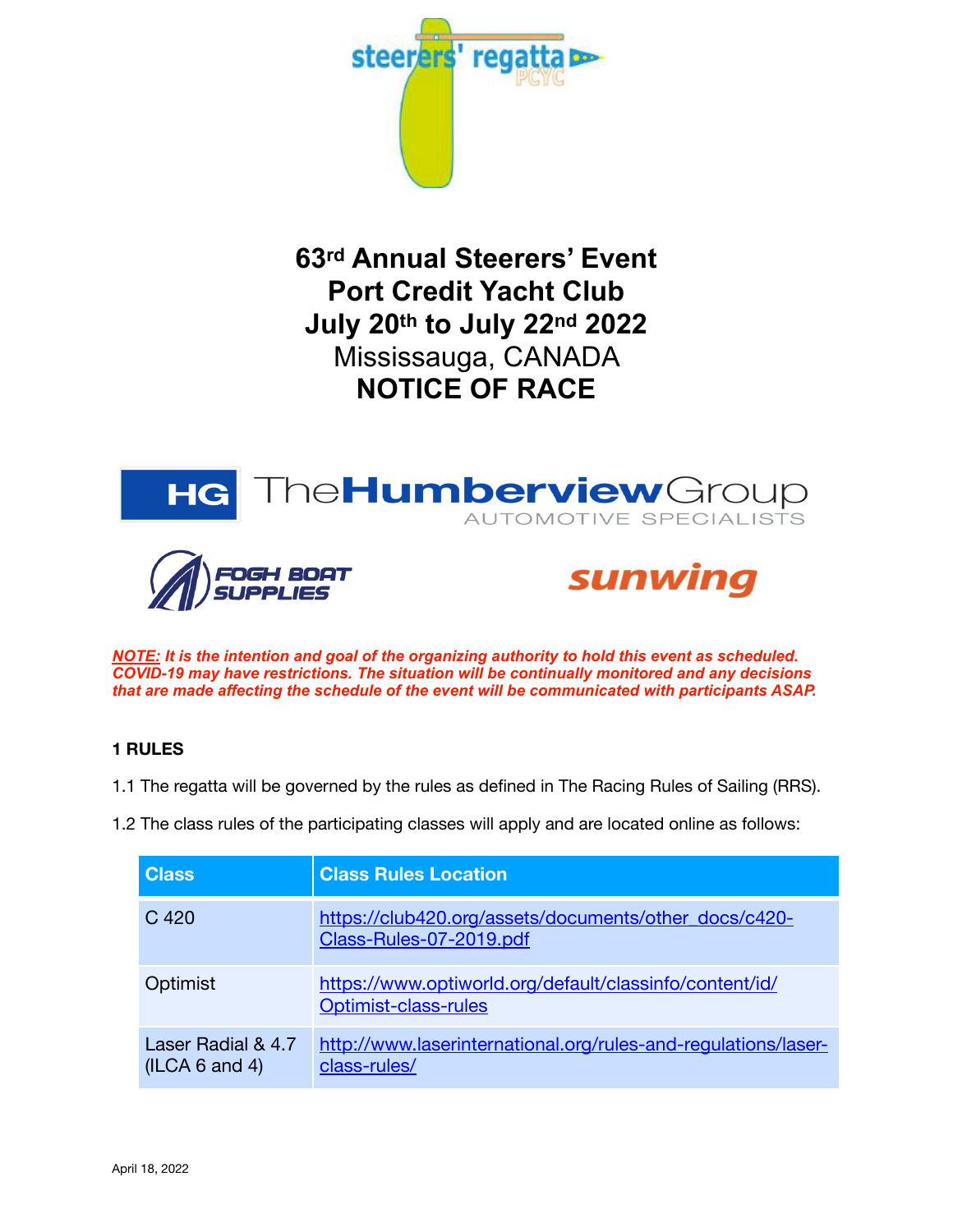1.3 RRS 40.1 will apply.

1.4 RRS Appendix P will apply to all classes except 420 White Sail and Optimist Green and is amended as follows: P2.2 and P2.3 are deleted. P2.1 will apply to the second and subsequent penalties.

1.5 RRS 63.1, A3 and A5 will be changed to permit scoring penalties for failure to comply with check-in/checkout procedures outlined in the Sailing Instructions.

1.6 RRS Appendix T will apply.

1.7 The Sail Canada prescriptions shall apply.

# **2. ADVERTISING**

Advertising shall be in accordance with World Sailing Regulation 20 Table 1.

#### **3. SAILING INSTRUCTIONS**

3.1 The sailing instructions will be available after 11:00 am on July 19, 2022 at [https://](https://yachtscoring.com/select_event.cfm) [yachtscoring.com/select\\_event.cfm](https://yachtscoring.com/select_event.cfm)

3.2 The sailing instructions will consist of the instructions in RRS Appendix S, Standard Sailing Instructions, and supplementary sailing instructions that will be on the official notice boards located at [https://yachtscoring.com/select\\_event.cfm](https://yachtscoring.com/select_event.cfm) and under the regatta tent.

#### **4 COMMUNICATION**

4.1 The online official notice boards are located at [https://yachtscoring.com/select\\_event.cfm](https://yachtscoring.com/select_event.cfm) and under the Regatta Tent.

4.2 From the first warning signal until the end of the last race of the day, except in an emergency, a boat shall not make voice or data transmissions and shall not receive voice or data communication that is not available to all boats.

# **5 ELIGIBILITY AND ENTRY**

5.1 The regatta is open to boats of the Optimist, Laser Radial (ILCA 6), Laser 4.7 (ILCA 4) and Club 420 (white sail & spinnaker) and any other class with five (5) entries or more. Coaching is encouraged and permitted in the back third of the fleet.

#### 5.2 Registration for this regatta may **only be completed ONLINE at**

[https://yachtscoring.com/select\\_event.cfm](https://yachtscoring.com/select_event.cfm) and will open on or before June 1, 2022. *Competitor & Parent Waiver includes review of concussion awareness resources and codes of conduct. All are required in addition to payment of the prescribed fees to be fully registered.* 

5.3 **Online registration will close at 11:55 pm Tuesday July 19, 2022.**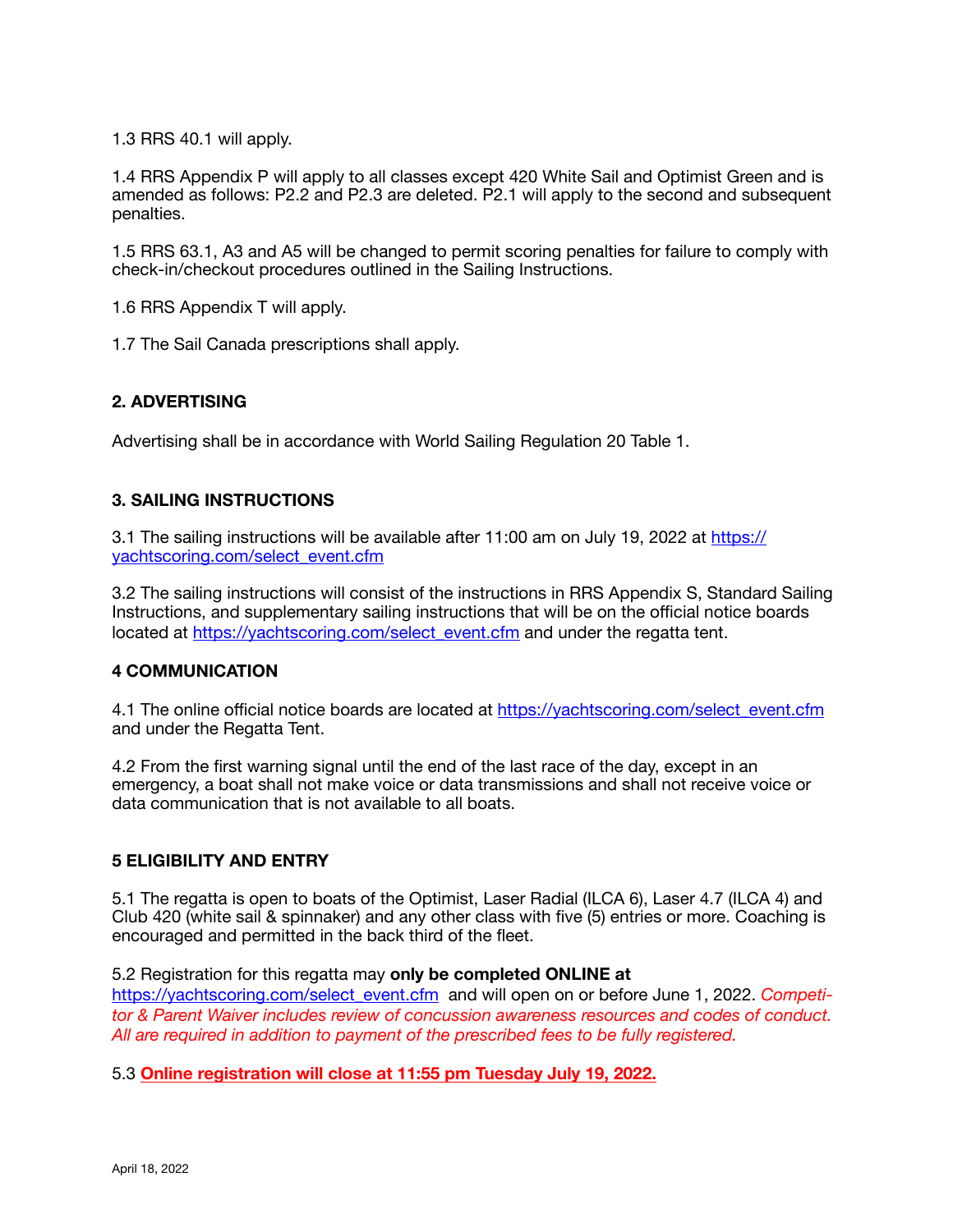#### **6 FEES**

6.1 Required Fees are as follows:

| Complete Entry Form Online       |                         |                            | Fee   | <b>HST</b> | $Fee+HST$ |
|----------------------------------|-------------------------|----------------------------|-------|------------|-----------|
| Single-Hand-<br>ed<br>Competitor | Early Bird Registration | on or before June 30, 2022 | \$140 | \$18.20    | \$158.20  |
|                                  | Registration            | June 1 - July 19, 2022     | \$160 | \$20.80    | \$180.80  |
| Double-<br>Handed<br>Competitors | Early Bird Registration | on or before June 30, 2022 | \$280 | \$36.40    | \$316.40  |
|                                  | Registration            | June 1- July 19, 2022      | \$300 | \$39.00    | \$339.00  |

| Coach |                    | Early Bird Registration on or before June 30, 2022 | \$80 | \$10.40   | \$90.40 |
|-------|--------------------|----------------------------------------------------|------|-----------|---------|
|       | Registration       | June 1- July 19, 2022                              | \$85 | \$11.05   | \$96.05 |
|       | Coach Flag Deposit | Refundable upon flag return                        | \$20 | cash only | \$20.00 |

*Fees include lunch on both days, a BBQ on Thursday and Post-race snack on Friday. The first 325 entries will receive a regatta t-shirt.* 

6.2 A full refund, less a \$25.00 processing fee, will be granted to those entries cancelled before July 10, 2022. A 50% refund of the registration fee will be granted to those entries cancelled before 11:59 pm on Tuesday, July 19, 2022. No refunds will be granted after 11:59 pm on Tuesday, July 19, 2022.

# **7 CREW LIMITATIONS**

The following crew limitations apply: competitors who are enrolled in a Learn to Sail program. Graduates of Learn to Sail programs may compete but will be excluded from team scoring.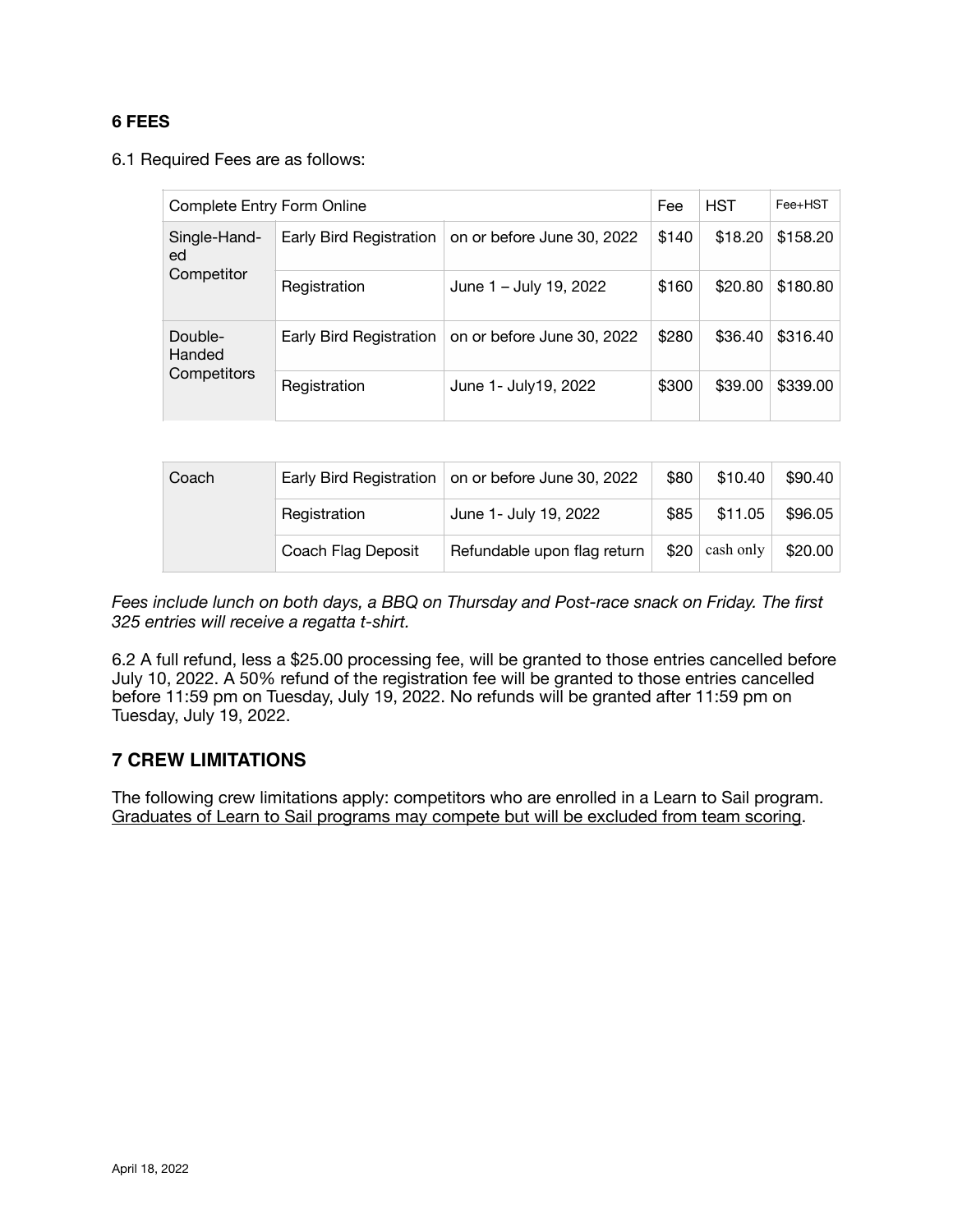# **9 SCHEDULE**

#### 9.1 Schedule

| Date                 | Time         | Event                                                               | Location                            |
|----------------------|--------------|---------------------------------------------------------------------|-------------------------------------|
| Wednesday<br>July 20 | 4:30-9:30 pm | Boat Drop-Off                                                       | <b>PCYC Yard</b>                    |
| Thursday<br>July 21  | 7:00-8:30am  | Boat Drop-Off<br>Coach Flag & Lunch Pick Up & Check-Out             | <b>PCYC Yard</b><br>Lakeshore Room  |
|                      | 9:00am       | <b>Competitor Meeting</b>                                           | Regatta Tent                        |
|                      |              | <b>Coaches Mandatory Meeting</b>                                    | Regatta Tent                        |
|                      |              | Lunch Pickup Competitor Check Out                                   | <b>PCYC Patio</b>                   |
|                      | $11:00$ am   | 1st warning signal                                                  | Racing Area                         |
|                      | After Racing | Competitor Check In & SWAG Pick Up                                  | <b>PCYC Patio</b>                   |
|                      | 5:30 pm      | Dinner                                                              | <b>PCYC Patio</b>                   |
| Friday<br>July 22    | 8:30 am      | Lunch Pickup Competitor Check Out<br>Coach Check-Out & Lunch Pickup | <b>PCYC Patio</b><br>Lakeshore Room |
|                      | 8:45 am      | <b>Coaches Mandatory Meeting</b>                                    | Regatta Tent                        |
|                      | 10:00 am     | 1 <sup>st</sup> warning signal                                      | Racing Area                         |
|                      | $3:00$ pm    | Latest time for Warning Signal                                      |                                     |
|                      | After Racing | Competitor Check In & post-race snack                               | <b>PCYC Patio</b>                   |
|                      | $6:00$ pm    | Awards                                                              | <b>PCYC Front Lawn</b>              |

#### 9.2 Number of races

All Classes have a maximum of four (4) races per day, except Optimists who may race up to seven (7) per day.

#### **10 VENUE**

10.1 The racing areas will be on the waters adjacent to the Port Credit Yacht Club Harbour entrance and will be detailed in the Supplementary Sailing Instructions.

10.2 Directions to the Port Credit Yacht club can be found at <https://pcyc.net/by-land>

#### **11 COURSES**

Courses to be sailed will be stated in Appendix S and Supplementary Sailing Instructions.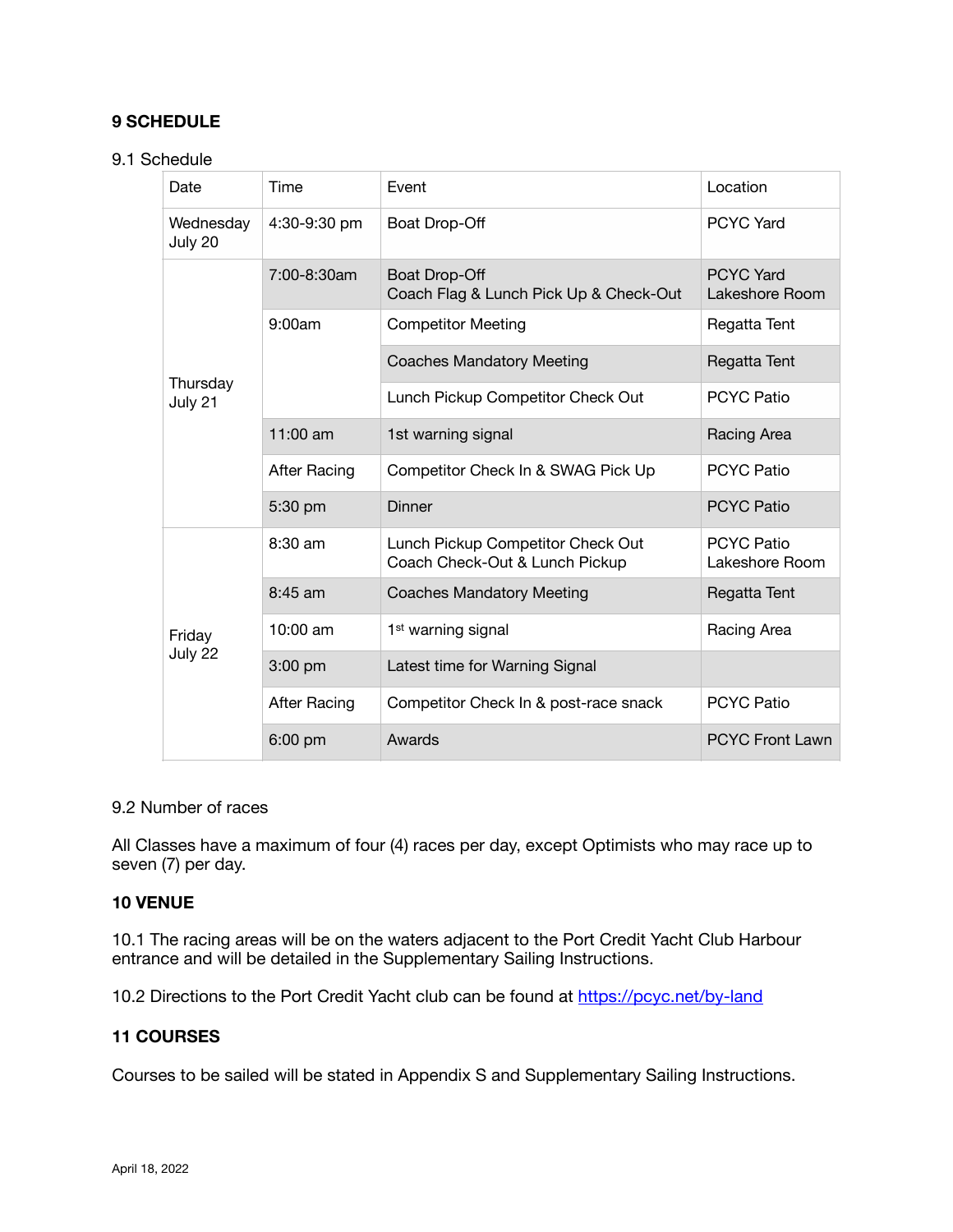#### **12 SCORING**

- 12.1 One race is required to be completed to constitute a series.
- 12.2 (a) When fewer than five (5) races have been completed, a boat's series score will be the total of her race scores.

(b) When five (5) to nine (9) races have been completed, a boat's series score will be the total of her race scores excluding her worst score.

(c) When ten (10) or more races have been completed, a boat's series score will be the total of her race scores excluding her two worst scores.

12.3 Results will be available online at https://yachtscoring.com/select event.cfm and may also posted under the Regatta Tent.

# **13 SUPPORT AND COACH BOATS**

13.1 [**DP] Support and Coach Boats shall be identified and shall be equipped with VHF Radios.** When Code flag V is displayed, all Support and Coach Boats shall be utilized as safety boats and shall be under the direction of the Race Committee.

13.2 [DP] Registered Coaches will be provided an identifying flag which they must display on their coach boats at all times while on the water. There will be a \$20 refundable deposit for the flag. All coaches must register in Yacht Scoring.

#### **14 BERTHING AND CAMPING**

14.1 [DP] Coach boats and dinghies must be kept in their assigned areas which will be designated in the Supplementary SIs and/or found at [https://yachtscoring.com/select\\_event.cfm.](https://yachtscoring.com/select_event.cfm) All competitors and coaches must respect member's boats including wake reduction when leaving and entering the harbour.

14.2 [NP] If you are planning on using a visitor's dock at PCYC during the event, ensure that you book your spot with the Harbourmaster at [harbourmaster@pcyc.net](mailto:harbourmaster@pcyc.net) as space is limited.

14.3 [NP] Fuel may be obtained at the Lakefront Promenade Marina on **Thursday 11am-7pm and Friday 9am to 7pm**

14.4 [NP] Limited camping is available in designated areas only on a first come first serve basis. Anyone wishing to camp must complete the Camping Registration Application by July 19, 2022 at <https://pcyc.net/camping> and be accepted. Additional information can be found on the website. **All groups camping must have an adult chaperone on site at all times and provide onsite contact information. The committee reserves the right to deny camping privileges.**  Additional accommodation options may be found in the information package at [https://](https://yachtscoring.com/select_event.cfm) [yachtscoring.com/select\\_event.cfm](https://yachtscoring.com/select_event.cfm)